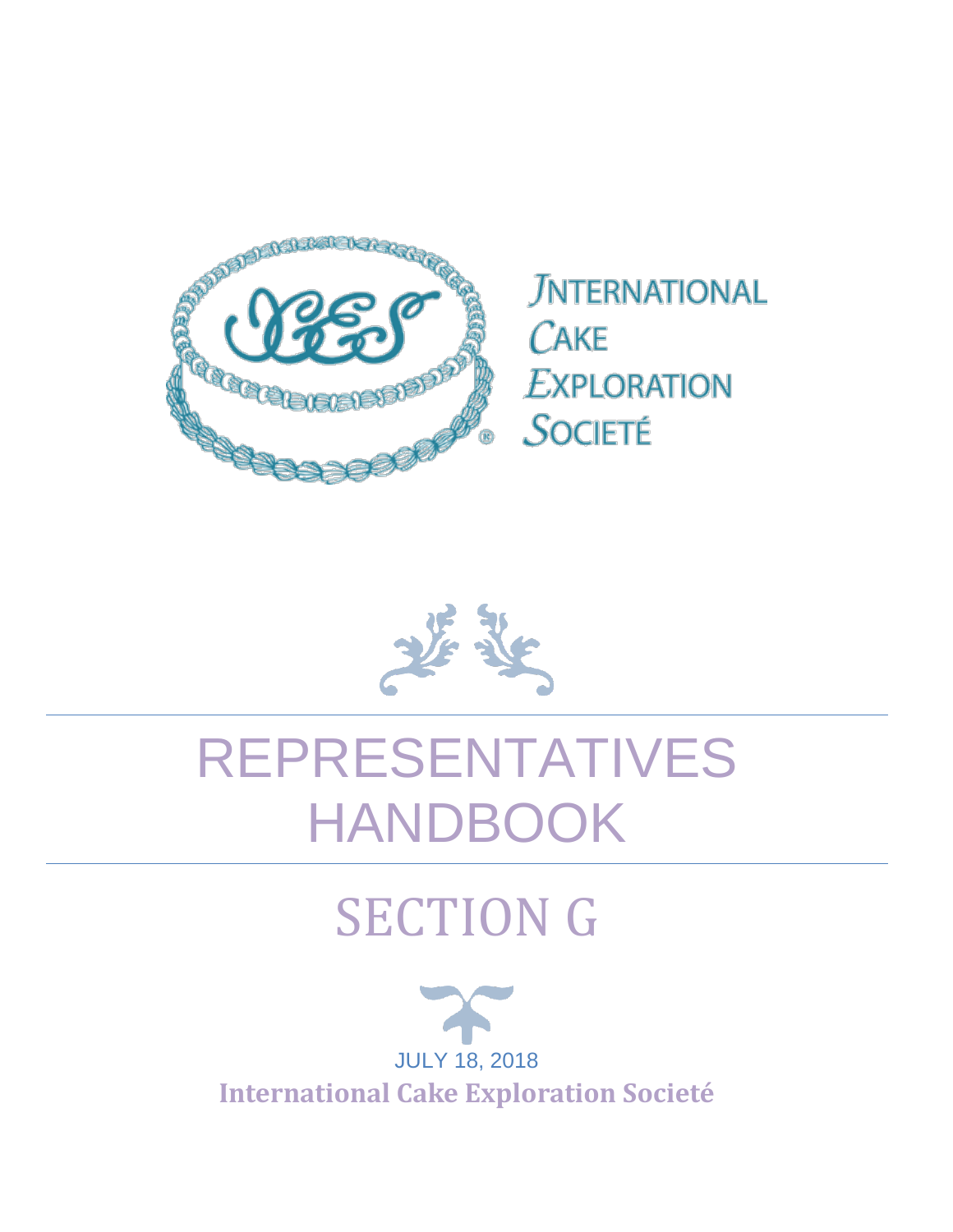## **Contents**

| Bylaws of the (STATE/AREA/PROVINCE/COUNTRY) Chapter of the International Cake Exploration |  |
|-------------------------------------------------------------------------------------------|--|
|                                                                                           |  |
|                                                                                           |  |
|                                                                                           |  |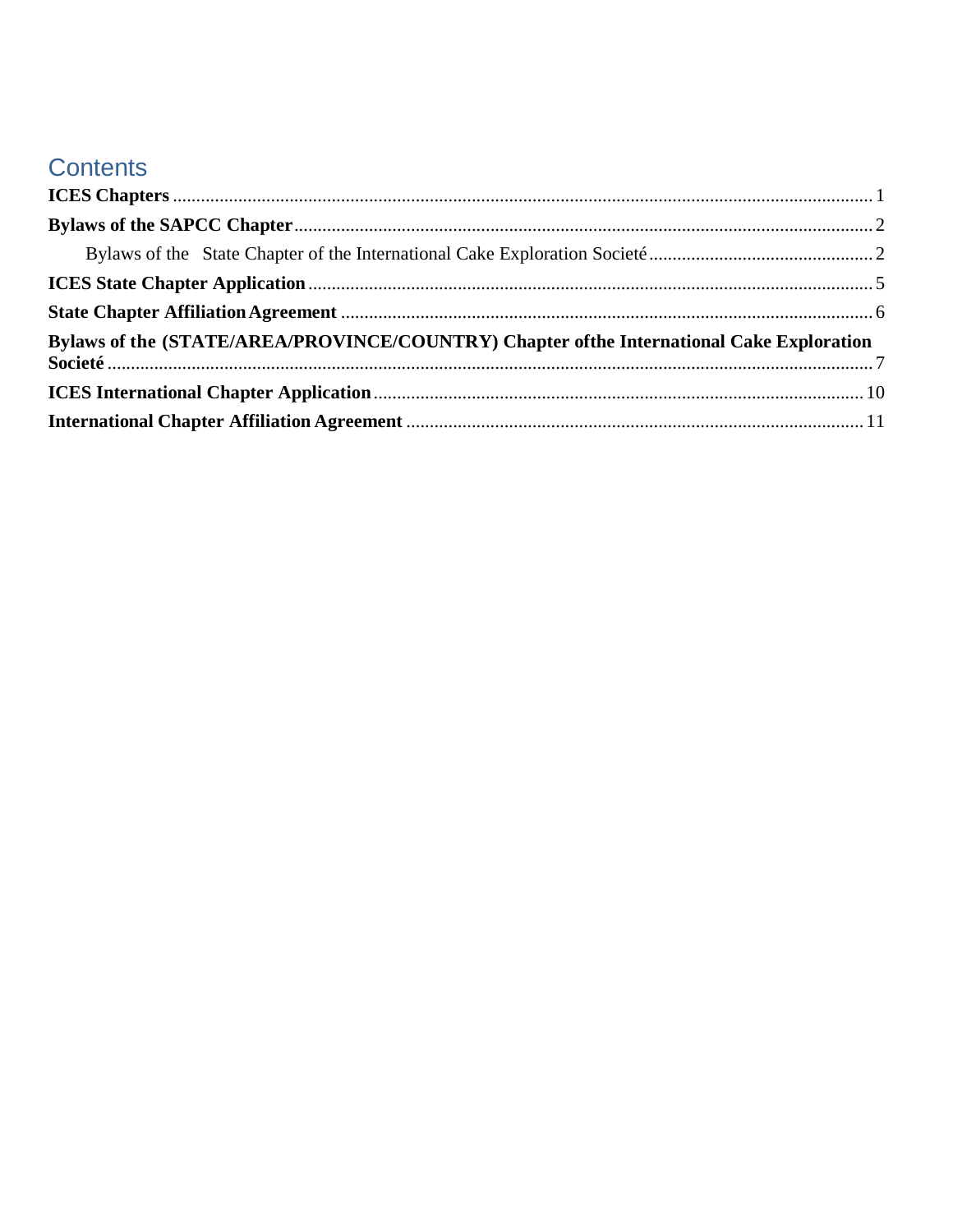## **ICES Chapters**

<span id="page-2-0"></span>Any State/Area/Province or Country may apply to become an ICES Chapter as long as certain guidelines are met and standards are maintained once your Chapter has been established. The following steps must be followed in order to become an ICES Chapter.

#### Applying to be an ICES Chapter:

- In order to become a Chapter a S/A/P/C must have a full contingent of elected officers in place (Representative, Alternate Representative, Treasurer, Secretary) and the S/A/P/C paperwork and reporting must be current and up to date.
- The membership of the S/A/P/C must vote to become a Chapter and the vote must be in the affirmative by the majority of the membership.
- A **Chapter Application** to become an ICES Chapter and **Chapter Affiliation Agreement** must be completed by the S/A/P/C Representative and submitted to the current Representative Liaison.
- Areas, provinces and countries must supply proof of \$1,000,000 (U.S. funds equivalent) general liability insurance coverage. This coverage must be maintained by the International Chapter in order to continue their Chapter status. (International Chapters only)
- After the application has been approved, the newly established Chapter should apply for an EIN number through the Internal Revenue Service. (U.S. Chapters only)
- Keep a copy of signed Chapter Affiliation Agreement on file with your Chapter information and also in the Chapter Representatives Handbook.
- Once the S/A/P/C is anapproved ICES Chapter,all provisions intheapplicable **ICES Chapter Bylaws** must be followed and all paperwork and reporting must be kept up to date and filed properly with the correct ICES Officers. Failure to do so may result in the probation and eventual dissolution of the Chapter and all monies in that Chapter treasury will revert to ICES to hold until the Chapter is incompliance.

#### Benefits of becoming an ICES Chapter:

- For those areas within the U.S. ICES provides \$1,000,000 general liability insurance coverage to each U.S. Chapter.
- ICES Chapters may use the term "Day of Sharing/Weekend of Sharing" for their meetings.
- ICES Chapters may include the ICES logo as part of their Chapter logo. All Chapter logos must be submitted to the Logo Committee of the Board of Directors for approval before use.
- ICES Chapters may hold cake shows sponsored by the Chapter.
- Chapters shall have the right to set up operating rules unique to that Chapter as long as those rules are not in conflict with either the ICES Bylaws or the Chapter Bylaws. The Chapter shall have the right to change these rules upon proper notice and vote of the Chapter membership.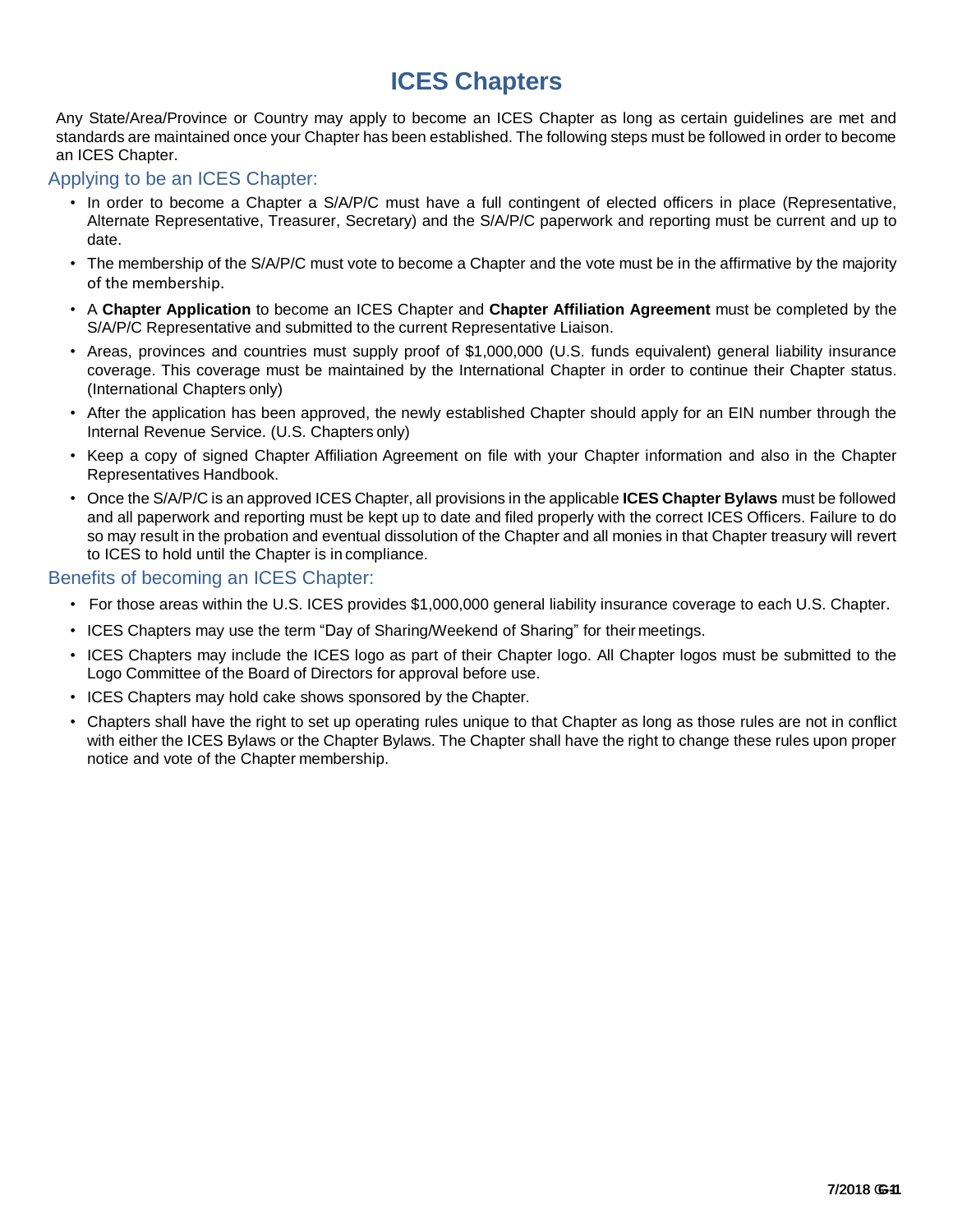**Bylaws of the SAPCC Chapter**

<span id="page-3-1"></span><span id="page-3-0"></span>**Bylaws** of the <u>state</u> Chapter of the

**International Cake Exploration Societé**

ADOPTED 05/13

#### **ARTICLE I**

#### **NAME**

The name of this Chapter shall be known as the (State) Chapter of The International Cake Exploration Societé (herein after referred to as (State) ICES). The design of the (State) logo, if any, andits use is governed by the Representative / Alternates of (State) ICES in keeping with the International Cake Exploration Societé logo policy.

#### **ARTICLE II PURPOSES**

**Section 1.** The purpose of this Chapter is:

- to share, promote, perpetuate, encourage, publicize, and enlarge the appreciation, love, practice and recognition of the art of cake decorating;
- to collect and disseminate information in regard to said art to its practitioners and the general public;
- to hold shows and other gatherings for the purposes stated here in above;
- to engage in any lawful act or activity consistent with the bylaws of the International Cake Exploration Societé (hereafter known as ICES).

**Section 2.** The Chapter shall not carry on any activities not permitted to be carried on by a corporation exempt from federal income tax under Section 501(c)(6) of the Internal Revenue Service Code of 1986, as may be amended (the "Code").

#### **ARTICLE III**

#### **TERRITORIAL LIMITS**

The territorial limits of this Chapter are as follows: The state of . These territorial limits have been established by ICES.

#### **ARTICLE IV**

#### **MEMBERSHIP**

**Section 1.** Any person in good standing with ICES and residing within the territorial limits provided by these Chapter Bylaws shall be considered a member.

**Section 2.** All members shall have the right to receive the Chapter newsletter at least twice a year or other publications, if any, upon payment of any required fee. However, publications regarding business and general meetings of this Chapter must be sent to all Chapter members at no cost to the members.

**Section 3.** All members shall be entitled to a copy of the Chapter Bylaws upon payment of a reasonable fee, if required. Said fee shall be set by the Representative/Alternate(s) to cover the cost of providing copies of the Bylaws to the membership.

#### **ARTICLE V MEETINGS**

7/2018 **G-2** Section 1. There shall be a minimum of two (2) meetings per year. All major decisions requiring a vote will be addressed at these meetings. All meetings will be called by a Representative or Alternate. The Representative or Alternate shall designate the location, date, and hour of said meetings. All members must be notified of any meetings not less than twenty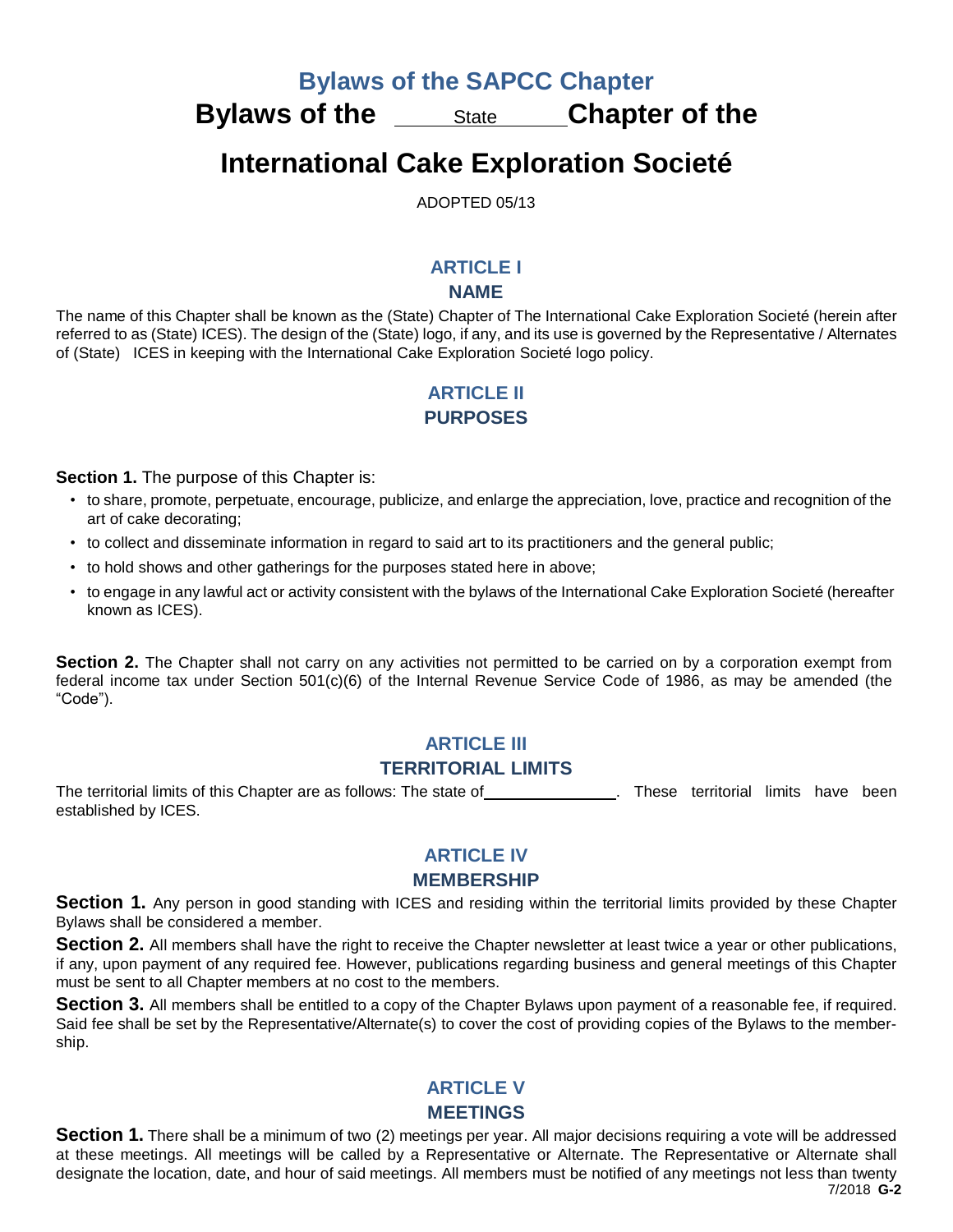(20) days and not more than sixty (60) days in advance.

**Section 2.** Certain reports are required to be given at each membership meeting. The Secretary shall give a report that includes the minutes of the previous meeting for approval by the membership. The Treasurer shall give a report as to the financial condition of the Chapter and the financial dealings of the Chapter since the last meeting.

**Section 3.** A meeting for the election of Representative, Alternate(s), Secretary and Treasurer shall be held at least every two (2) years. The position of Secretary and Treasurer may be held by an Alternate; however, the position of Treasurer may not be held simultaneously with the position of Representative.

**Section 4.** All membership meetings and organizational meetings of Representatives/Alternates, whether regular or special, shall use as their rules of procedure, *Robert's Rules of Order, Newly Revised*, so as to ensure orderly and productive meetings and equal access to rules.

#### **ARTICLE VI**

#### **REPRESENTATIVE, ALTERNATES, AND SECRETARY/TREASURER**

**Section 1.** The governing body of this Chapter will consist of the Representative, any elected Alternate(s), the Secretary and the Treasurer.

**Section 2.** The Representative, Alternate(s), Secretary and Treasurer shall be nominated from the (State) Chapter membership. All members within that Chapter shall have the right to vote for these positions and shall have the right of absentee and proxy voting.

**Section 3.** Terms of office for all Officers will begin at the close of the ICES Annual Convention of the same year as the election. *ICES Procedures for Local Elections* shall be consulted for electionprocedures.

**Section 4.** An Alternate, selected at the time of election of officers, shall fill the office of Representative for the remainder of the term if a vacancy shall occur. The office of Alternate would then be filled per the *ICES Procedures for Local Elections* at the next meeting.

#### **ARTICLE VII DUTIES OF OFFICERS**

**Section 1.** It shall be the duty of the Representative to preside at meetings of the Chapter, appoint committees, as necessary, and perform the duties of Representative as outlined in the *Representative's Responsibilities in Detail*. The Representative shall maintain copies of all minutes, ICES Board of Director correspondence and other correspondence deemed necessary by the Representative. Financial records shall be kept for a minimum of seven (7) years. All newsletters shall be sent to the ICES President, Representative Liaison, Newsletter Editor, and Board Liaison. All Chapter property is to be delivered to the incoming Representative. It shall be the responsibility of the Representative to file the semiannual reports to the ICES Treasurer in accordance with the deadline set by the ICES Board of Directors.

**Section 2.** The Alternate(s) shall assist the Representative and be available to perform as needed in the absence of the Representative. The Alternate(s) shall perform the duties as indicated in *Representative's Responsibilities in Detail*.

**Section 3.** The Secretary shall record the minutes of all proceedings and send copies of the same to the Representative to be kept in the Chapter's permanent records. Copies of all minutes must be made available to all Chapter members, upon request, at a reasonable cost.

**Section 4.** The Treasurer shall be the chief financial officer of this Chapter, keep the complete, permanent financial records (backup for these records, receipts, etc., must be kept for a minimum of seven (7) years), sign the checks, and perform other duties required by government agencies and these Chapter Bylaws. The Treasurer shall provide a written report of receipts and disbursements at each meeting and maintain the necessary financial records. The Treasurer shall prepare the required **Semiannual Financial Reporting Form for ICES S/A/P/C/C** and send it to the Representative in a timely manner. The Treasurer shall deposit all funds of the Chapter in a financial institution to be named by the Chapter Representative/Alternates. This account to be set up within thirty (30) days of receiving Chapter status. The Treasurer is authorized to pay expenses incurred for Days of Sharing, newsletters, and other Chapter approved projects. Upon retirement from office, the Treasurer shall turn over to the succeeding Treasurer or to the Representative, all funds, financial records, or any other Chapter property. Copies of all Treasurer reports must be made available to all Chapter members, upon request, at a reasonable cost.

**Section 5.** There is no division within a State and there is only one Representative for each State for purposes of member assignments, S/A/P/C/C Annual Activity Allotment and Midyear travel reimbursement.

#### **ARTICLE VIII METHOD OF VOTING**

The business of this Chapter shall be transacted by a majority vote; election of Representatives, Alternate(s), Secretary and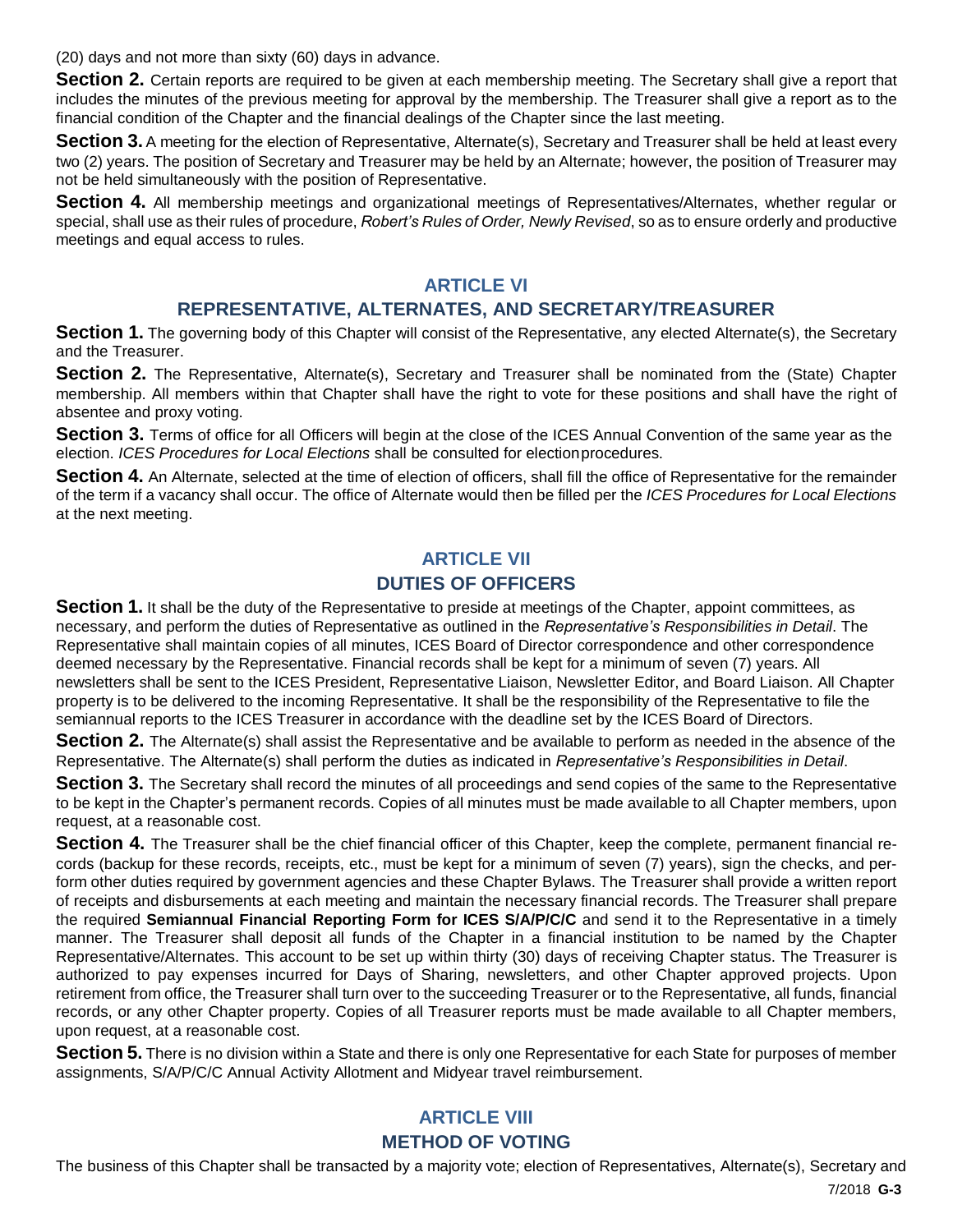Treasurer shall be conducted by secret ballot.

#### **ARTICLE IX FINANCES**

**Section 1.** The Chapter bank account shall be in the Chapter name with at least two signatures (Representative and Treasurer) required for amounts over \$300. The name on such bank account shall be " (State) ICES" as provided for in Article I of these Bylaws.

**Section 2.**The Fiscal Year of this Chapter shall extend from September 1 to August 31.

**Section 3.** The Treasurer of this Chapter is hereby authorized to pay whatever reasonable expenses are incurred in carrying out the requirements and intent of these Bylaws and the stated purpose of this Chapter.

**Section 4.** Financial reporting will be required of the Chapter to the ICES Treasurer on a semiannual basis. Reports will be required whether or not there has been activity within the Chapter during that six (6) month reporting period. Any Chapter failing to meet required financial reporting during any fiscal year will be notified in writing on October 1st that they have thirty (30) days to comply.

#### **ARTICLE X ICES CHAPTERS**

**Section 1.** Application for Chapter status will be approved by the ICES Board of Directors at no charge.

**Section 2.** Every Chapter must establish a bank account in the Chapter's name. Each Chapter must secure their own EIN number using the current forms located on the IRS website. A copy of the Chapter IRS EIN notification letter must be sent to the Representative Liaison and ICES Treasurer. After a Chapter receives their EIN number from the IRS, the designated Executor/Trustee contact name and address must be changed to "ICES Treasurer".

**Section 3.** Dues for the Societé are to be paid to the ICES Membership Coordinator (either directly or through the Representative) and will not be held by the Chapter. The Chapter may not charge additional funds for membership.

**Section4.** Fundraising is permitted by this Chapter in connection with a Day of Sharing. All other fundraising activities using the ICES Logo must be approved by the ICES Board of Directors Logo Committee, with the exception of any ICES Chapter sponsored cake show.

**Section 5.** ICES Bylaws shall supersede all Chapter Bylaws.

**Section 6.** Every Chapter shall have the right to set up operating rules unique to that Chapter as long as those rules are not in conflict with either the ICES Bylaws or the Chapter Bylaws. The Chapter shall have the right to change these rules upon proper notice and vote of the Chapter membership.

#### **ARTICLE XI**

#### **LOGO**

All State Chapter logos must be approved by the ICES Board of Directors Logo Committee and the ICES President.

#### **ARTICLE XII AMENDMENTS TO CHAPTER BYLAWS**

These Bylaws can only be amended by the ICES Board of Directors.

#### **ARTICLE XIII**

#### **DISSOLUTION**

Upon dissolution of this Chapter and after all financial obligations have been met, its assets shall be delivered to ICES to be made available to the Representative for the Chapter's use. These funds will be kept separate from the regular S/A/P/C/C Annual Activity Allotment for that State and will roll over from one fiscal year to the next until all funds are used. If and when the State is reinstated as a Chapter, any remaining funds will be returned to the Chapter bank account. Notification of intent to dissolve must be received by the representative Liaison no later than July 1st to avoid deductions from the S/A/P/C/C Annual Activity Allotment.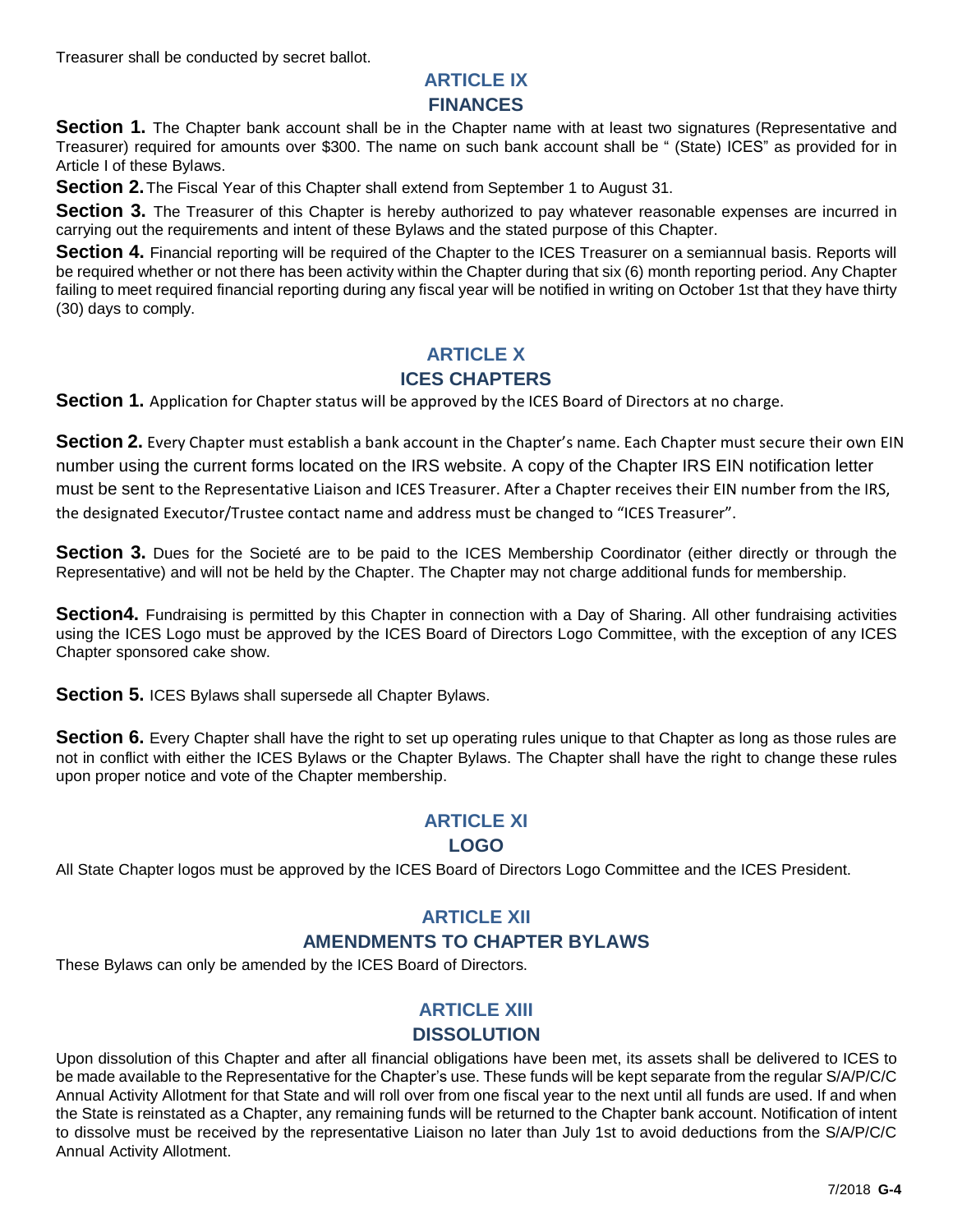

**JNTERNATIONAL**  $C$ AKE **EXPLORATION** SOCIETÉ

## <span id="page-6-0"></span>**ICES State Chapter Application**

We hereby request that on this, the day of , , (State) be accepted as a Chapter of the International Cake Exploration Societé. We agree to abide by the rules and regulations as set forth in the ICES Bylaws and the State Chapter Bylaws.

Signature: Representative

Signature: Alternate or other member

Approved this day of , by the ICES Board of Directors.

Signature: ICES President

Signature: ICES Representative (Chapters) Liaison

This application is to be submitted to the ICES Representative (Chapters) Liaison.

8/2015 7/2018 **G-5**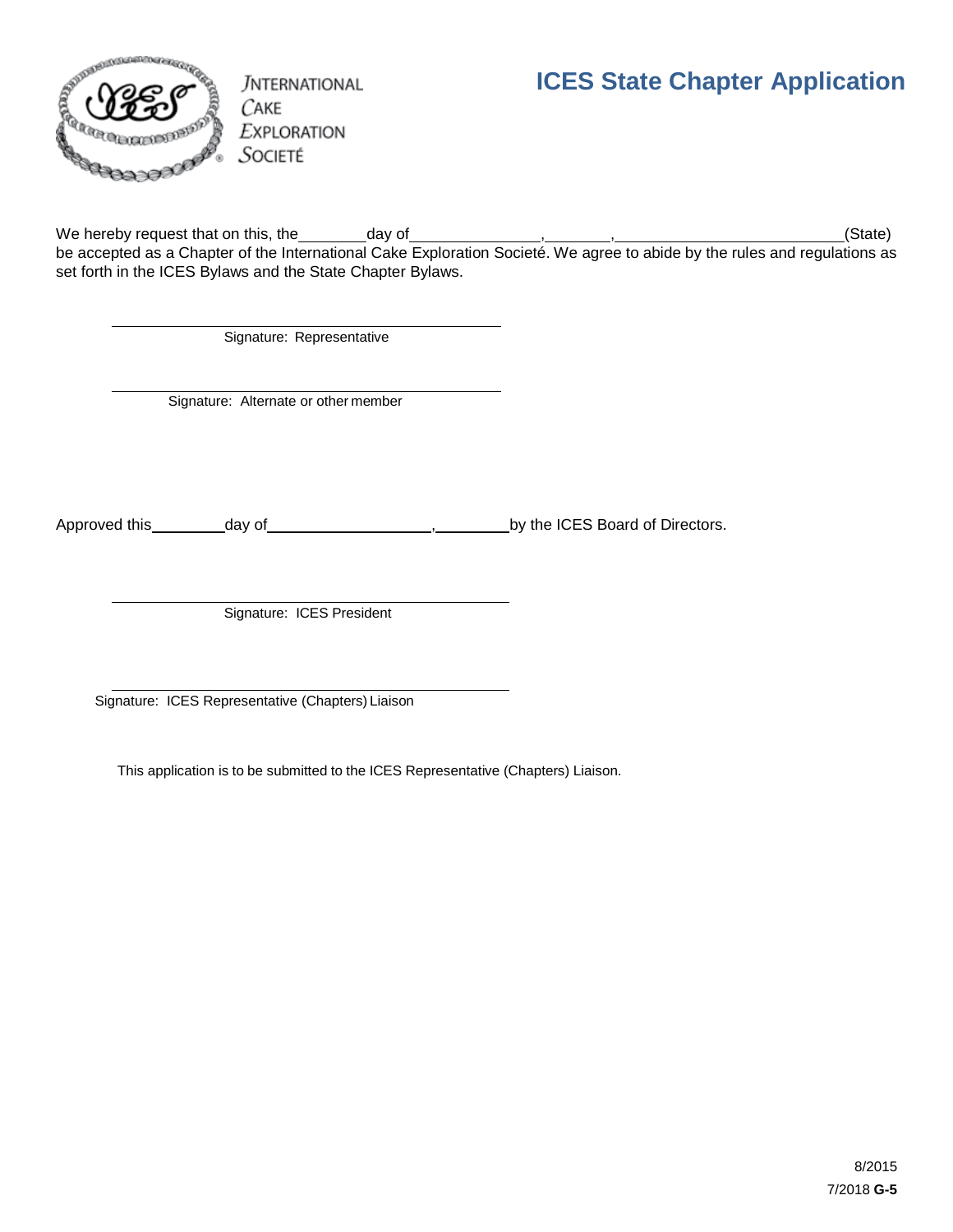

JNTERNATIONAL  $C$ AKE **EXPLORATION**  $S$ ocieté

## <span id="page-7-0"></span>**State Chapter Affiliation Agreement**

Chapter Name

#### **Responsibilities of ICES to Chapter:**

- ICES will provide a \$1,000,000 general liability insurance policy, which will be issued in the name of the Chapter.
- ICES will provide the Chapter with a set of Chapter Bylaws.
- ICES will allow the Chapter to use the ICES logo and name for Days of Sharing, Cake Shows, general correspondence, and other Chapter activities.
- ICES will provide a link from the ICES website to the Chapter'swebsite.
- ICES will not attach or remove Chapter funds, except upon dissolution of the ICES parent organization at which time the funds of the Chapter will become the property of ICES to be distributed according to the ICES Bylaws. In the event the Chapter is dissolved, the Chapter funds will be delivered to the ICES Treasurer, in accordance with the Chapter Bylaws.

#### **Responsibilities of Chapter to ICES:**

- Each Chapter will have a Chapter name in accordance with the Chapter Bylaws, which must be approved by the ICES Board of Directors.
- Each Chapter will be required to have a Representative, Alternate(s), a Secretary and a Treasurer. Alternate(s) may hold the positions of Secretary and Treasurer, but the Representative may not hold these positions.
- Each Chapter will be required to open a bank account in the Chapter's name and obtain an EIN. The Chapter's name will include "ICES" as provided in the Chapter Bylaws.

Signature ICES Chapter Representative **Date** Date

Signature ICES President **Date** Date

ICES Representative (Chapters) Liaison Date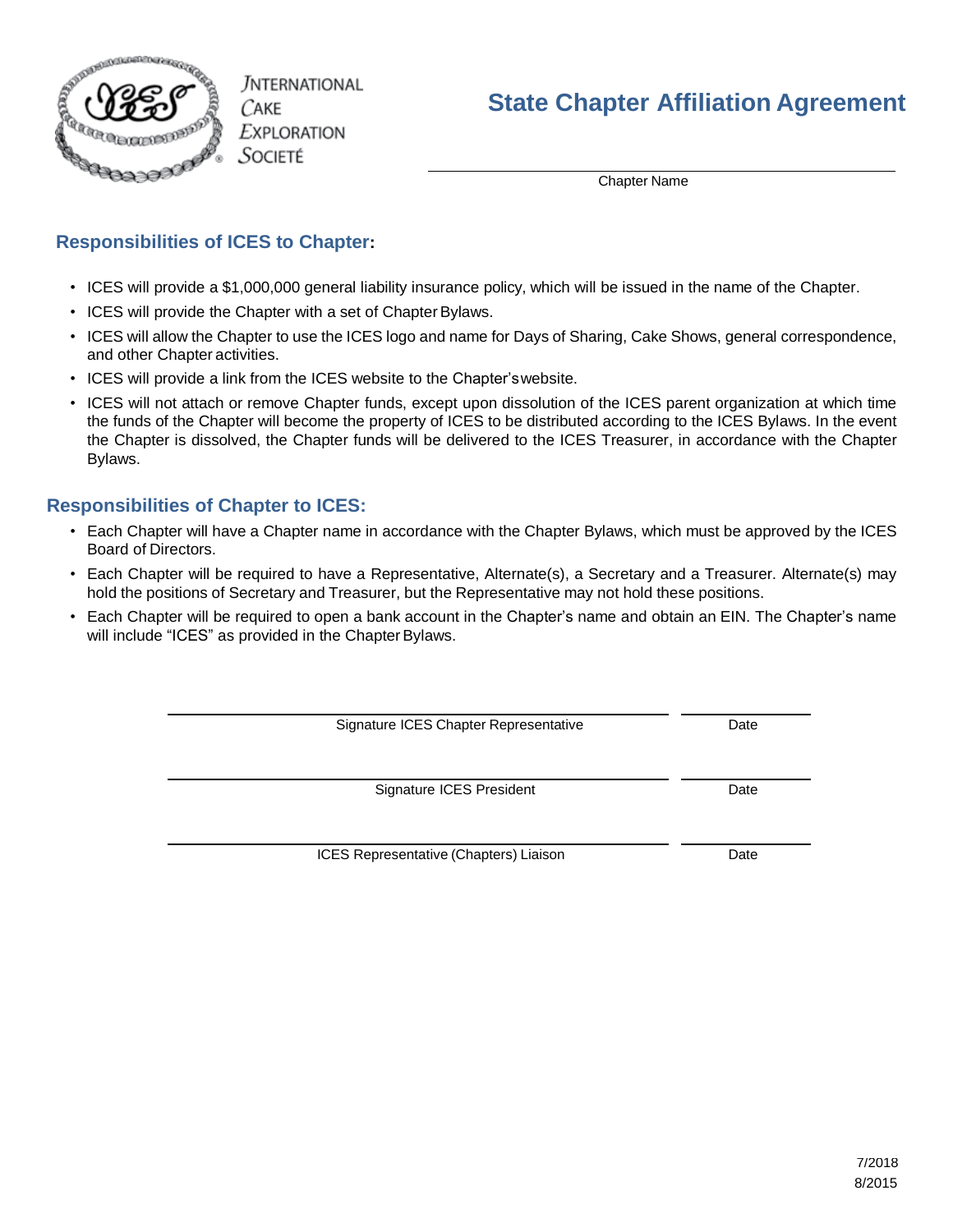#### <span id="page-8-0"></span>**Bylaws of the (STATE/AREA/PROVINCE/COUNTRY) Chapter ofthe International Cake Exploration Societé** ADOPTED 06/01

#### **ARTICLE I**

#### **NAME**

The name of this Chapter shall be known as the (state/area/province/country) Chapter of The International Cake Exploration Societé (hereinafter referred to as (state/area/province/country) ICES). The design of the (state/area/province/country) logo, if any, and its use is governed by the Representative/Alternates of (state/area/province/country) ICES in keeping with the International Cake Exploration Societé logo policy.

#### **ARTICLE II PURPOSES**

**Section 1.** The purpose of this Chapter is:

- to share, promote, perpetuate, encourage, publicize, and enlarge the appreciation, love, practice and recognition of the art of cake decorating;
- to collect and disseminate information in regard to said art to its practitioners and the general public;
- to hold shows and other gatherings for the purposes stated herein above;
- to engage in any lawful act or activity consistent with the Bylaws of the International Cake Exploration Societé (hereafter known as ICES.)

#### **ARTICLE III**

#### **TERRITORIAL LIMITS**

The territorial limits of this Chapter are as follows: The (state/area/province/country) of . These territorial limits have been established by ICES.

ARTICLE IV

MEMBERSHIP

Section 1. Any person in good standing with ICES and residing within the territorial limits provided by these Chapter Bylaws shall be considered a member.

Section 2. All members shall have the right to receive the Chapter newsletter at least twice a year or other publications, if any, upon payment of any required fee. However, publications regarding business and general meetings of this Chapter must be sent to all Chapter members at no cost to the members.

Section 3. All members shall be entitled to a copy of the Chapter Bylaws upon payment of a reasonable fee, if any. Said fee shall be set by the Representative/Alternate(s) to cover the cost of providing copies of the Bylaws to the membership.

#### **ARTICLE IV MEMBERSHIP**

**Section 1.** There shall be a minimum of two (2) meetings per year. All major decisions requiring a vote will be addressed at these meetings. All meetings will be called by a Representative or Alternate. The Representative or Alternate shall designate the location, date, and hour of said meetings. All members must be notified of any meetings not less than twenty (20) days and not more than sixty (60) days in advance.

**Section 2.** Certain reports are required to be given at each membership meeting. The Secretary shall give a report that includes the minutes of the previous meeting for approval by the membership. The Treasurer shall give a report as to the financial condition of the Chapter and the financial dealings of the Chapter since the last meeting.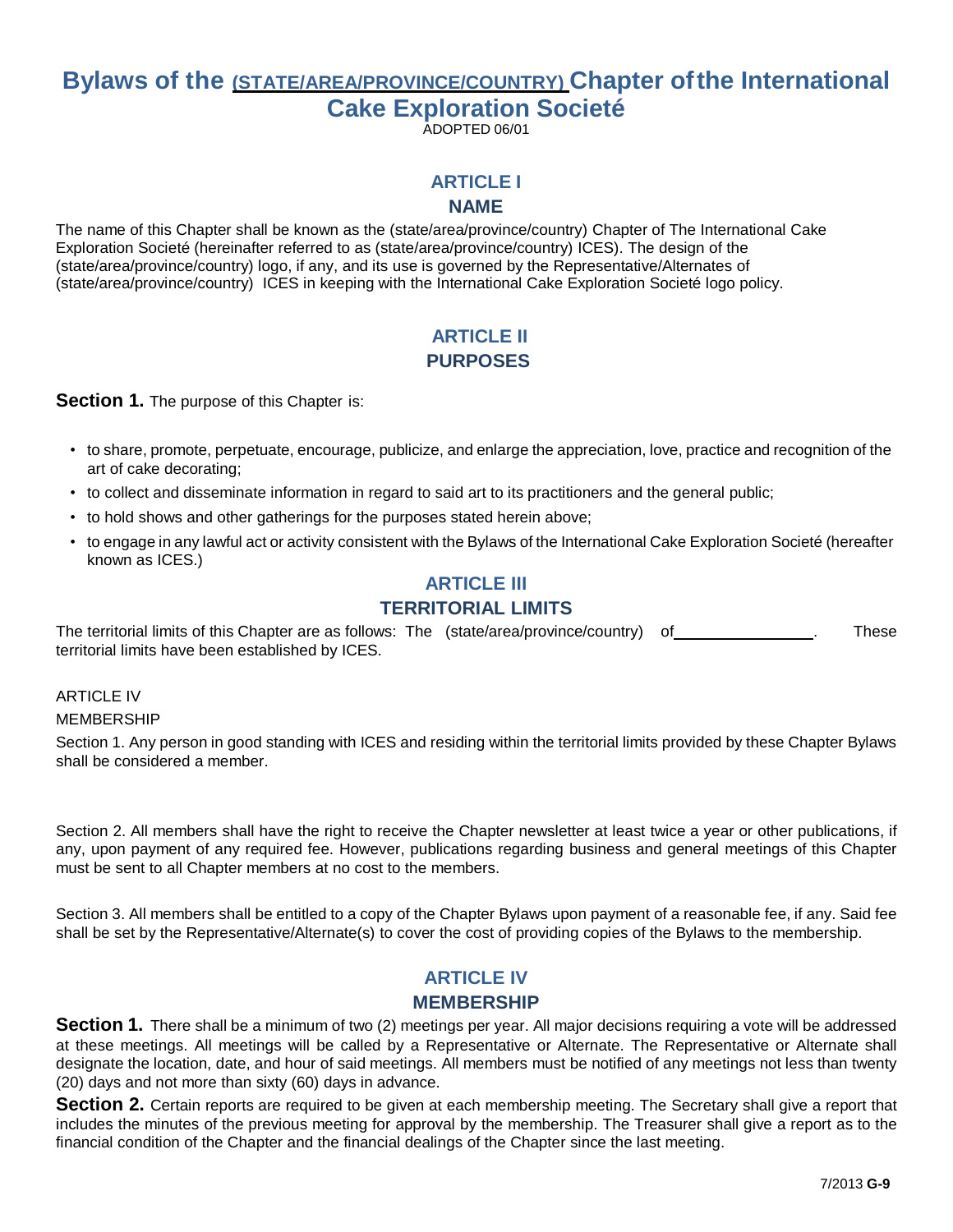**Section 3.** A meeting for the election of Representative, Alternate(s), Secretary and Treasurer shall be held at least every two (2) years. The position of Secretary and Treasurer may be held by an Alternate; however the position of Treasurer may not be held simultaneously with the position of Representative.

**Section 4.** All membership meetings and organizational meetings of Representatives/Alternate(s), whether regular or special, shall use as their rules of procedure, Robert's Rules of Order, latest edition, so as to ensure orderly and productive meetings and equal access to rules.

#### **ARTICLE VI**

#### **REPRESENTATIVE, ALTERNATES, AND SECRETARY/TREASURER**

**Section 1.** The governing body of the Chapter will consist of the Representative, who will preside, any elected Alternate(s) and a Secretary and Treasurer (who may be Alternates) who will assist.

**Section 2.** Representative, Alternate(s), Secretary and Treasurer shall be nominated from the membership. All members shall have the right to vote for these positions. All members shall have the right of absentee voting upon request to the Chapter.

**Section 3.** Terms of office for all officers will begin at the close of the ICES Annual Convention of the same year as the election. ICES "Guidelines for Electing Representatives" can be consulted for election procedures and terms of office.

**Section 4.** An Alternate, selected at the time of election of officers, shall fill the office of Representative for the remainder of the term if a vacancy shall occur. The office of Alternate would then be filled at the next meeting by a majority vote by secret ballot.

**Section 5.** There will be no division within a S/A/P/C and there will be only one Rep for each S/A/C/P for purposes of member assignments, communications reimbursement and travel reimbursement.

#### **ARTICLE VII DUTIES OF OFFICERS**

**Section 1.** It shall be the duty of the Representative to preside at meetings of the Chapter and appoint committees as necessary, and perform the duties of Representative as outlined in the "ICES Representative Guidelines and Responsibilities". The Representative shall maintain copies of all minutes, Board correspondence and other correspondence deemed necessary by the Representative. Any newsletter shall be sent to the ICES President, Treasurer, Representative Liaison, Membership Coordinator, Newsletter Editor and Board Liaison. All Chapter property is to be passed on to the new Representative.

**Section 2.** The Alternate(s) shall assist the Representative and be available to perform as needed in the absence of the Representative. The Alternate(s) shall perform the duties as indicated in "ICES Representative Guidelines and Responsibilities."

**Section 3.** A Secretary elected by the Chapter membership shall record the minutes of all proceedings and send copies of the same to the Representative. Copies of all minutes must be made available to all Chapter members, upon request, at a reasonable cost.

**Section 4.** The Treasurer shall be the chief financial officer of this Chapter, keep the financial records, sign the checks, and perform other duties required by government agencies in the United States of America (as instructed by ICES) as well as any governmental requirements of the be determined by the Treasurer, and these Chapter Bylaws. The Treasurer shall provide a written report of receipts and disbursements at each meeting and maintain the necessary financial records. The Treasurer shall deposit all funds of the Chapter in a financial institution to be named by the Chapter Representative/Alternates. The Treasurer is authorized to pay expenses incurred for Days of Sharing, newsletters, and other Chapter approved projects. Upon retirement from office, the Treasurer shall turn over to the succeeding Treasurer or to the Representative, all funds, financial records, or any other Chapter property. Treasurer's reports shall be kept in the Chapter's permanent records. Backup for these reports (receipts, etc.,) shall be kept a minimum of seven (7) years unless the country in which this Chapter is established requires such documentation be kept for a longer period of time. Copies of all the treasurer's reports must be made available to all Chapter members, upon request, at a reasonable cost.

**Section 5.** There will be no division within a S/A/P/C and there will be only one Rep for each S/A/C/P for purposes of member assignments, communications reimbursement and travel reimbursement.

#### **ARTICLE VIII METHOD OF VOTING**

The business of this Chapter shall be transacted by a majority vote. Election of Representatives, Alternates, Secretary and Treasurer shall be conducted by secret ballot.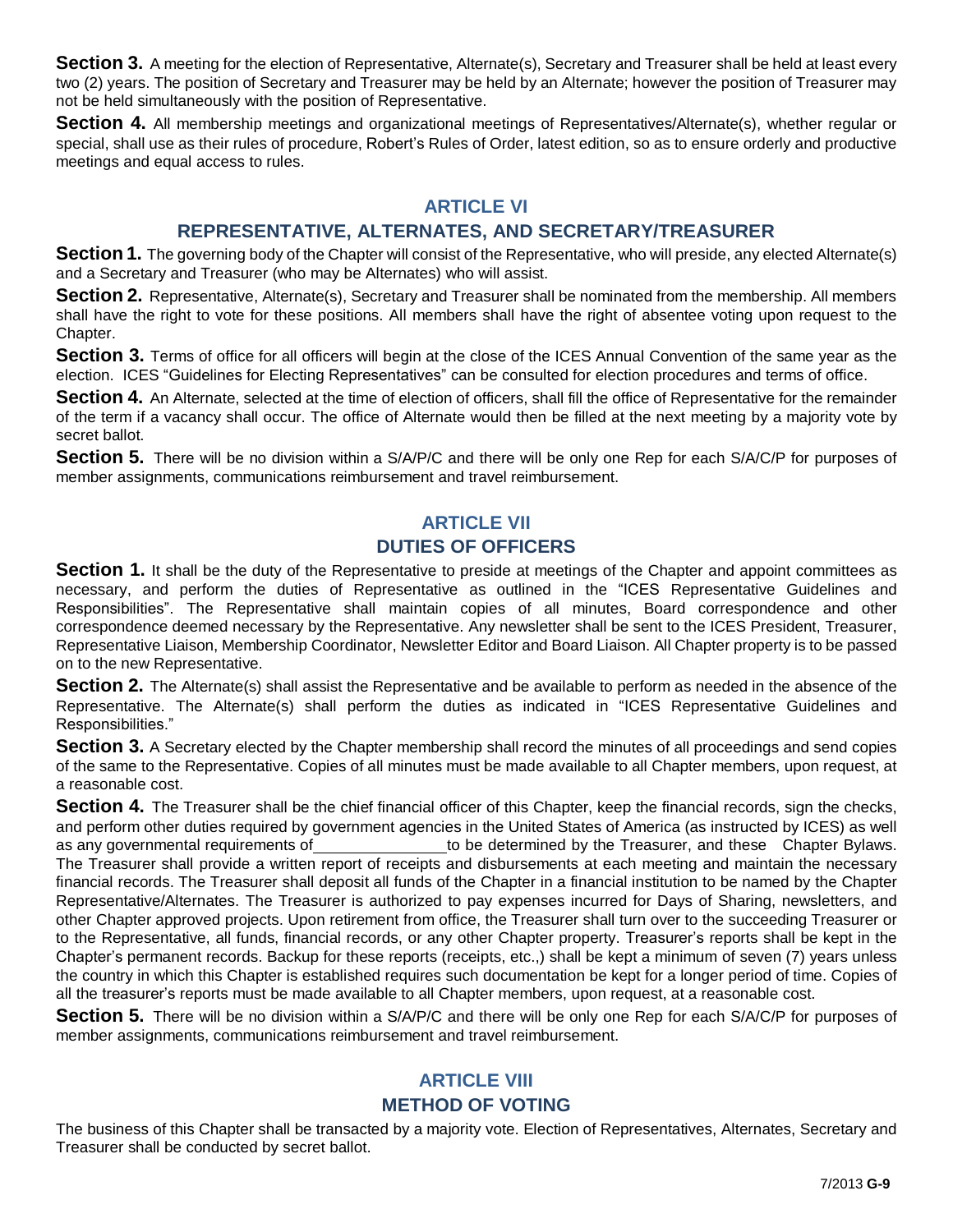#### **ARTICLE IX FINANCES**

**Section 1.** Bank accounts shall be in the Chapter name with at least two signatures (Representative and Chapter Treasurer) for amounts over \$300.00 (US Funds). The name on such bank accounts shall be " (country/area/province) ICES" as provided for in Article 1 of these Bylaws.

**Section 2.** The Fiscal Year of this Chapter shall extend from September 1 to August 31.

**Section 3.** The Treasurer of this Chapter is hereby authorized to pay whatever reasonable expenses are incurred in carrying out the requirements and intent of these Bylaws and the stated purpose of this Chapter.

**Section 4.** Financial reporting will be required of the Chapter to the ICES Treasurer on a semiannual basis (based on ICES fiscal year). Reports will be required whether or not there has been activity within the Chapter during that reporting period. After the second report is delinquent, the ICES Treasurer will notify Chapter Representative and Chapter Treasurer that their communication fund reimbursement is in jeopardy. Any Chapter failing to meet required financial reporting during any fiscal year will be notified in writing on October 1st that they have thirty (30) days to comply.

#### **ARTICLE X**

#### **ICES INTERNATIONAL CHAPTERS**

**Section 1.** Application for Chapter status will be approved by the ICES Board of Directors at no charge. There will be a \$25.00 (US Funds) fee per year payable to the ICES Treasurer by August 1 of each year to cover costs incurred by ICES to maintain the Chapter. Each Chapter MUST secure general liability insurance, at the Chapter's expense, within their country/ province/area with ICES listed as an additional insured with respect to activities held in ICES' name. Proof of insurance must be sent to ICES Treasurer. A Chapter will not be allowed to exist without the necessary insurance.

**Section 2.** Financial reporting will be required of the Chapter to the ICES Treasurer on a semi-annual basis (based upon ICES fiscal year). Reports will be required whether or not there has been activity within the Chapter during that quarter. **Section 3.** Dues for the Societé are to be paid to the ICES Membership Coordinator (either directly or through the Representative) and will not be held by the Chapter. The Chapter may not charge additional funds for membership.

**Section 5**. Fundraising is permitted by this Chapter in connection with a Day of Sharing. Other fundraising using the ICES Logo must be approved by the ICES Board of Directors.

**Section 6.** ICES Bylaws shall supersede all Chapter Bylaws.

**Section 7.** Every Chapter shall have the right to set up operating rules unique to that chapter as long as those rules are not in conflict with either the ICES Bylaws or the Chapter Bylaws. The Chapter shall have the right to change these rules upon proper notice and vote of the Chapter membership.

#### **ARTICLE XI**

#### **LOGO**

All country/area/province Chapter logos must be approved by the ICES Board of Directors.

#### **ARTICLE XII**

#### **AMENDMENTS TO CHAPTER BYLAWS**

These Bylaws can only be amended by the ICES Board of Directors.

#### **ARTICLE XIII DISSOLUTION**

Upon dissolution of this Chapter and after all financial obligations have been met, its assets shall go to ICES to be made available to the Representative for the communication reimbursement fund for that country/area/province. These funds will be kept separate from the regular allotment for that country/area/province and will roll over from one fiscal year to the next until all funds are used. If and when the country/area/province again becomes a Chapter, any remaining funds will be returned, to be placed in the Chapter bank account. Notification of intent to dissolve must be received by the Chapters Chairman no later than July 1st to avoid deductions from the Rep's funds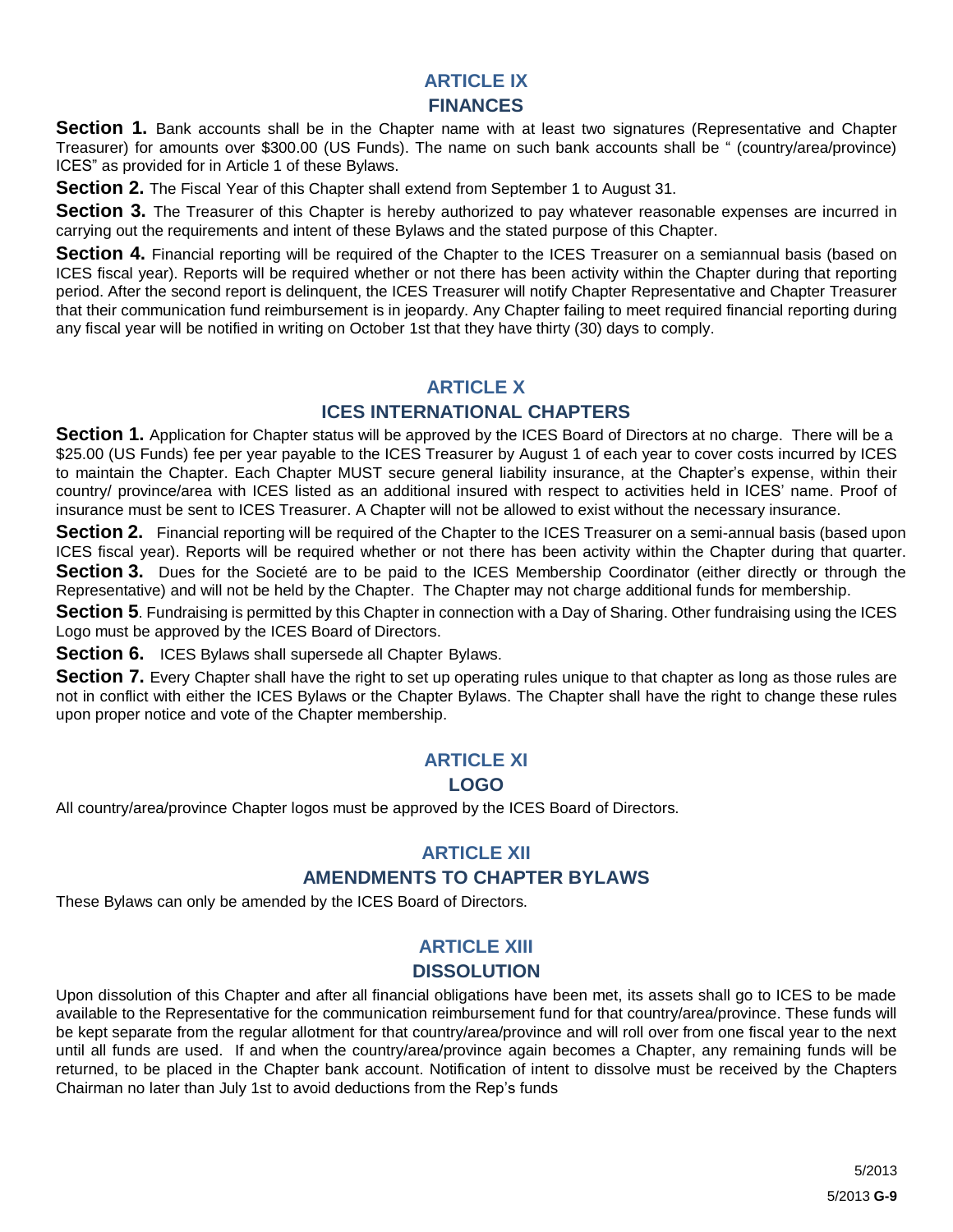<span id="page-11-0"></span>

| <b>JNTERNATIONAL</b><br>CAKE<br>Exploration<br>SOCIETÉ                                                                                                                                                                                                                                                                                                                                                                                                                                                                                                                                                                                      | <b>ICES International Chapter Application</b><br>Adopted 5/20/01                                                                                                                                                                                                          |  |
|---------------------------------------------------------------------------------------------------------------------------------------------------------------------------------------------------------------------------------------------------------------------------------------------------------------------------------------------------------------------------------------------------------------------------------------------------------------------------------------------------------------------------------------------------------------------------------------------------------------------------------------------|---------------------------------------------------------------------------------------------------------------------------------------------------------------------------------------------------------------------------------------------------------------------------|--|
|                                                                                                                                                                                                                                                                                                                                                                                                                                                                                                                                                                                                                                             | We hereby request that on this, the ___________ day of ________________________, the (area/province/country) of                                                                                                                                                           |  |
| be accepted as a Chapter of the International Cake Exploration Societé. We agree to<br>abide by the rules and regulations as set forth in the ICES Bylaws and the International Chapter Bylaws. Accompanying this<br>application is a payment in the amount of \$25 to cover the costs incurred by ICES to maintain the Chapter. (See selection<br>below.) Said payment will cover all payments due September 1,__________. We understand that the next payment in the<br>amount of \$25 (US Funds) will be automatically deducted from the Chapter's Annual Activity Allotment prior to disbursement<br>of funds to the Chapter each year. |                                                                                                                                                                                                                                                                           |  |
|                                                                                                                                                                                                                                                                                                                                                                                                                                                                                                                                                                                                                                             | Signature: Representative from the area/province/country of ____________________                                                                                                                                                                                          |  |
| Signature: Alternate or other member of area/province/country __________________                                                                                                                                                                                                                                                                                                                                                                                                                                                                                                                                                            |                                                                                                                                                                                                                                                                           |  |
| The \$25 (US Funds) Chapter maintenance fee is being paid in the following manner:<br>Check attached                                                                                                                                                                                                                                                                                                                                                                                                                                                                                                                                        |                                                                                                                                                                                                                                                                           |  |
|                                                                                                                                                                                                                                                                                                                                                                                                                                                                                                                                                                                                                                             | Please deduct from the Annual Activity Allotment of _________                                                                                                                                                                                                             |  |
|                                                                                                                                                                                                                                                                                                                                                                                                                                                                                                                                                                                                                                             | (area/province/country)                                                                                                                                                                                                                                                   |  |
|                                                                                                                                                                                                                                                                                                                                                                                                                                                                                                                                                                                                                                             |                                                                                                                                                                                                                                                                           |  |
| Exploration Societé.                                                                                                                                                                                                                                                                                                                                                                                                                                                                                                                                                                                                                        | Hereafter, this Chapter shall be known as the <b>contract the contract of the state of the contract of the contract of the contract of the contract of the contract of the contract of the contract of the contract of the contr</b><br>Chapter of the International Cake |  |
|                                                                                                                                                                                                                                                                                                                                                                                                                                                                                                                                                                                                                                             |                                                                                                                                                                                                                                                                           |  |
| Signature: ICES President                                                                                                                                                                                                                                                                                                                                                                                                                                                                                                                                                                                                                   |                                                                                                                                                                                                                                                                           |  |

This application, along with the required payment and proof of insurance, should be submitted to the ICES Representatives (Chapters) Liaison.

Signature: ICES Representatives (Chapters)Liaison